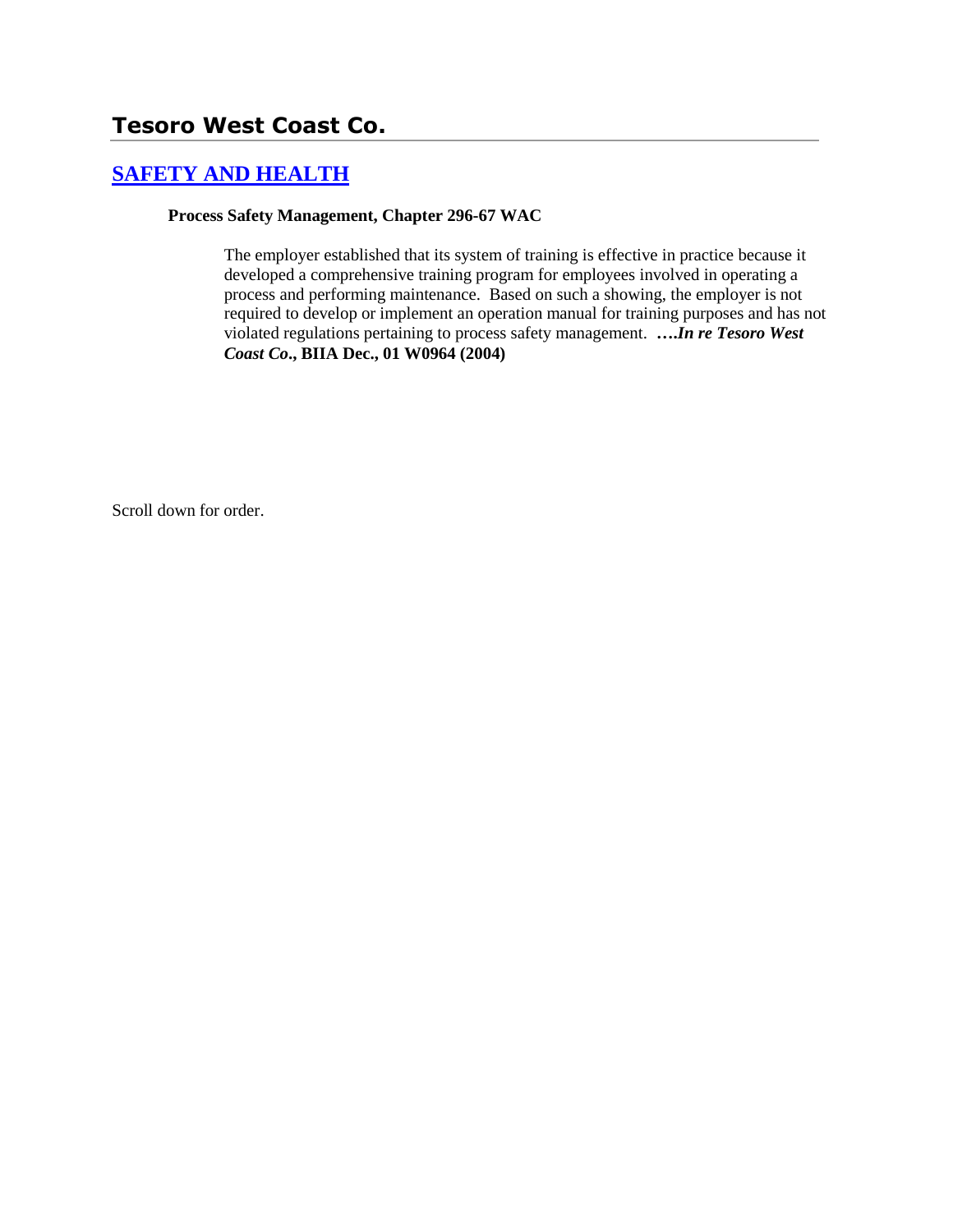### **BEFORE THE BOARD OF INDUSTRIAL INSURANCE APPEALS STATE OF WASHINGTON**

1 2 3 4 5 6 7 8 9 10 11 12 13 14 15 16 17 18 19 20 21 22 23 24 25 26 27 28 29 30 31 32 33 34 35 36 37 38 39 40 41 42 43 44 45 46 47 **IN RE: TESORO WEST COAST CO. ) DOCKET NO. 01 W0964 ) CITATION & NOTICE NO. 304113939 ) DECISION AND ORDER** APPEARANCES: Employer, Tesoro West Coast Co., by Ehlke Law Offices, per Douglas B. M. Ehlke Employees of Tesoro West Coast Co., by Chemical and Energy Workers International Union Local 8-591, per John Spurling, Unit Chair Department of Labor and Industries, by The Office of the Attorney General, per Brian L. Dew, Assistant The employer, Tesoro West Coast Co., filed an appeal with the Board of Industrial Insurance Appeals on October 3, 2001, from Citation and Notice No. 304113939 of the Department of Labor and Industries dated August 15, 2001. In Citation and Notice No. 304113939, the Department alleged that the employer committed serious violations of the following Washington Administrative Code regulations: Item No. 1-1a WAC 296-67-021(1)(a) proposed penalty of  $$500$ Item No. 1-1b WAC 296-67-025(1)(a) no additional penalty Item No.  $1-2$  WAC 296-67-017(5) proposed penalty of \$500 Item No.  $1-3$  WAC 296-67-057(1) proposed penalty of \$500 Item No.  $1-4$  WAC 296-67-037(2) proposed penalty of \$500 Item No.  $1-5a$  WAC 296-67-045(3) proposed penalty of \$500 Item No. 1-5b WAC 296-67-037(3) no additional penalty Item No. 1-6 WAC 296-67-029(2)(d) proposed penalty of \$500 Item No. 1-7 WAC 296-67-053 proposed penalty of \$500 and committed general violations of the following: Item No. 2-1 WAC 296-67-013 no proposed penalty Item No. 2-2 WAC 296-62-07111 no proposed penalty for a total penalty assessed of \$3,500. Citation and Notice No. 304113939 is **VACATED**.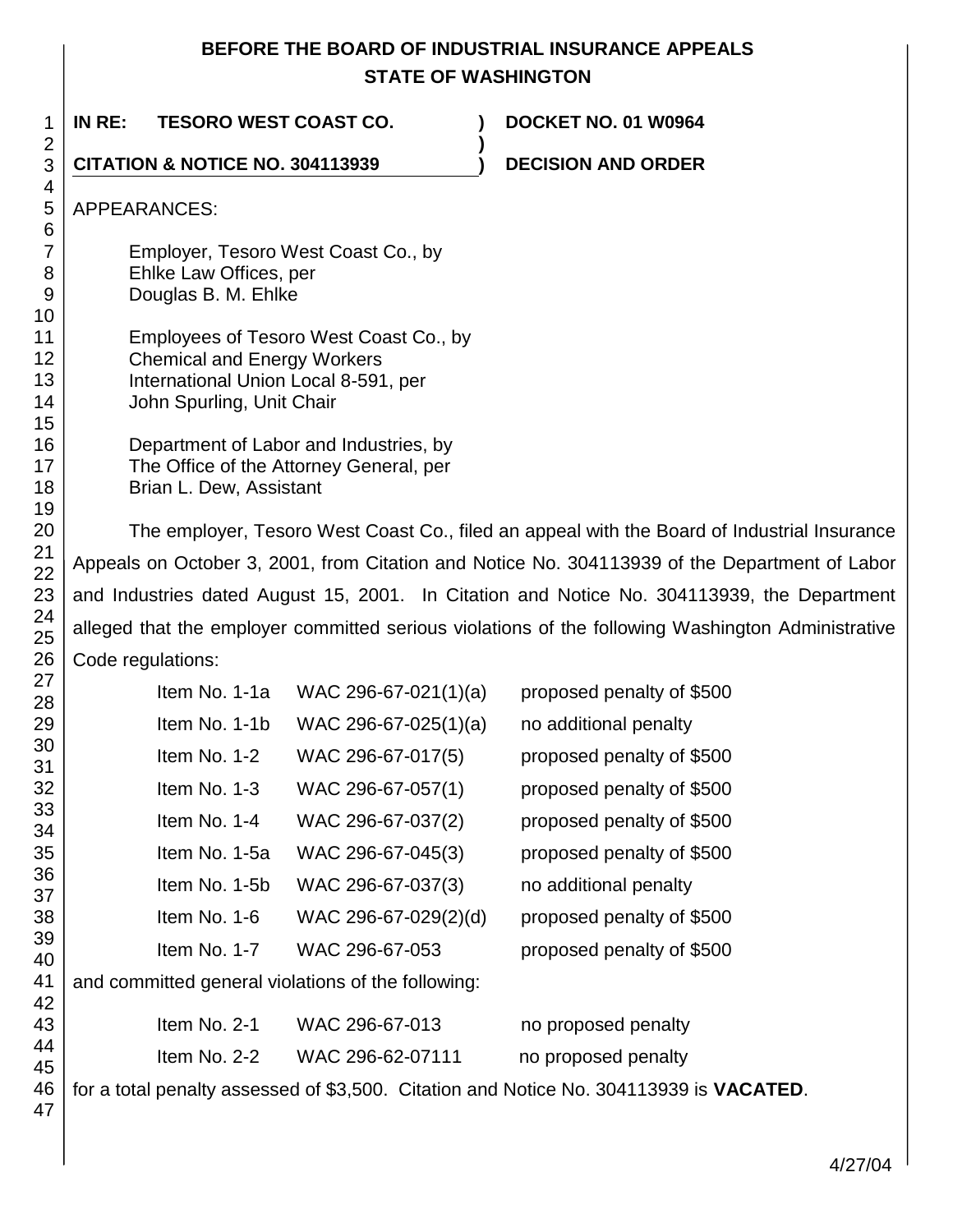### **DECISION**

Pursuant to RCW 51.52.104 and RCW 51.52.106, this matter is before the Board for review and decision on a timely Petition for Review filed by the Department to a Proposed Decision and Order issued on September 15, 2003, in which the industrial appeals judge vacated Citation and Notice No. 304113939 of the Department dated August 15, 2001.

The Board has reviewed the evidentiary rulings in the record of proceedings and finds that no prejudicial error was committed. The rulings are affirmed.

We have granted review to address issues raised by the Department's Petition for Review that were not discussed or dealt with in the Proposed Decision and Order. We also have granted review in order to enter complete findings of fact and conclusions of law on each contested matter.

The Department of Labor and Industries conducted an inspection at Tesoro West Coast Co. beginning in February of 2001. Tesoro operates an oil refinery in Anacortes, Washington. Prior to Tesoro operating the refinery, the refinery was owned and operated by Shell Oil Company.

The Department's Citation and Notice cited violations of WAC Chapter 296-67. This code provision is entitled *Safety Standards for Process Safety Management of Highly Hazardous Chemicals*. The record reveals that this was the first inspection and the first attempt by the Department to cite under these standards. Likewise, this is the first opportunity that we have had to review a Citation and Notice alleging violations of Chapter 296-67.

Chapter 296-67 operates substantially different from other sections of the Washington Industrial Safety and Health Act. Other sections of the Washington Industrial Safety and Health Act generally have a safety standard promulgated by the Department that either requires or forbids specific activity by the employer and worker to ensure safe work activity. Ordinarily, a violation cited by the Department generally alleges that a specific action had or had not been taken and that therefore there was a violation of the safety standard. However, in matters involving Chapter 296-67, there is no specific standard set forth in the Washington Administrative Code. Instead, Chapter 296-67 sets forth a process safety management concept. This is a procedure that is utilized by the employer with input from workers to address operational and maintenance safety concerns. The Washington Administrative Code section (Chapter 296-67) mandates steps to be taken and procedures to be followed to develop a safety management system.

The Proposed Decision and Order failed to weigh much of the evidence presented. Instead, our industrial appeals judge discounted the Department witnesses based on their credibility. Our industrial appeals judge found that the Department witnesses were not credible or persuasive for a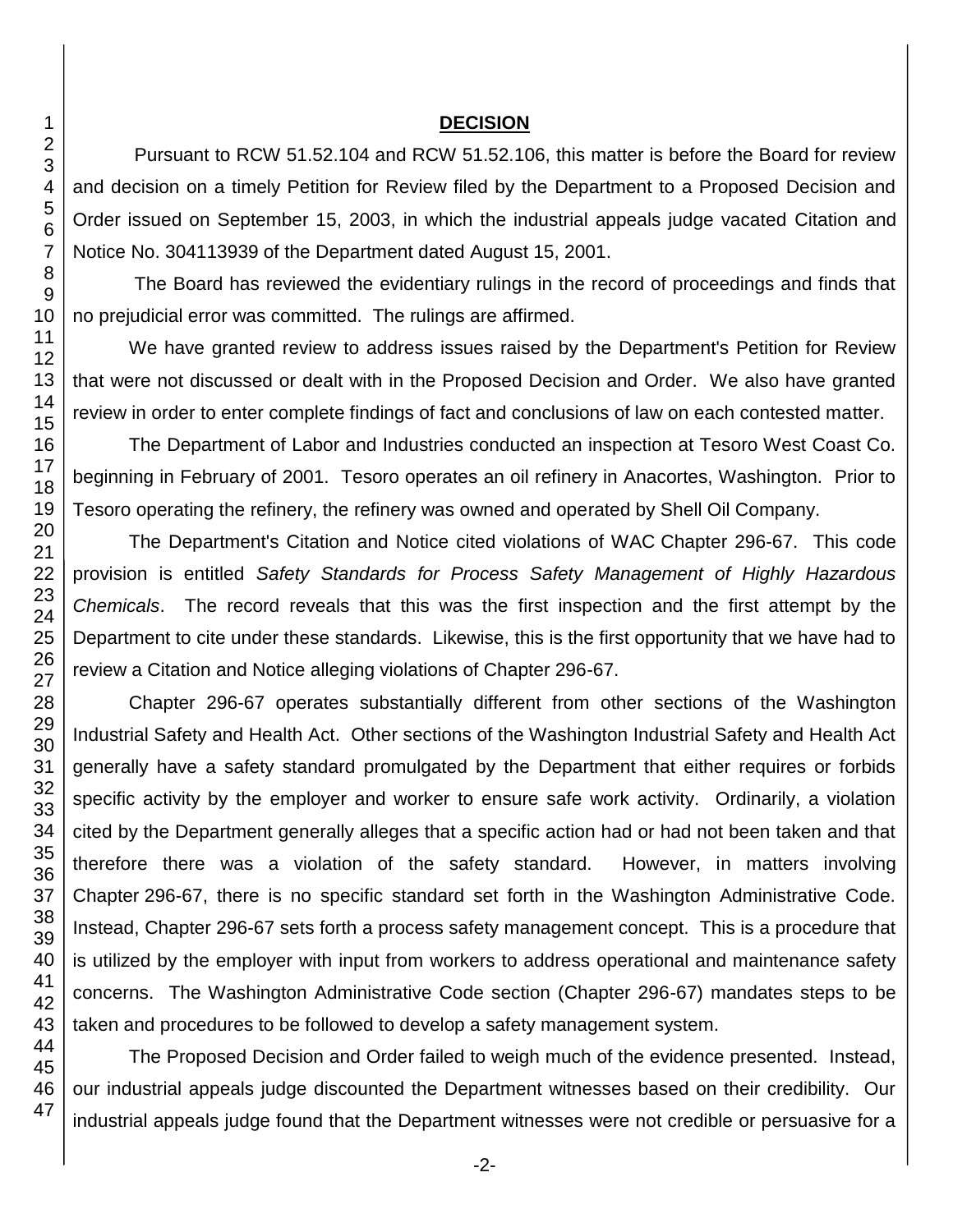number of different reasons. He chose to rely on the expert testimony presented by Tesoro. In so relying, our industrial appeals judge found that there was no basis for any of the violations alleged in the Citation and Notice and vacated the entire Citation and Notice.

While we concur with our industrial appeals judge that expert testimony is appropriate in a case of this nature, we believe a better approach is to examine the facts presented with respect to each violation alleged by the Department. We will do so and we will weigh the evidence to determine what persuasive evidence supports the Citation and Notice or supports the vacation of the Citation and Notice. With regard to the expert testimony, we believe such expert testimony should be critically reviewed along with the factual evidence presented in order to reach our decision. An expert opinion contrary to the facts will not be persuasive. We turn now to the violations cited in the Citation and Notice.

Citation Item No. 1-1a alleges a violation of WAC 296-67-021 regarding operating procedures. The Department specifically alleges that Tesoro did not develop a set of operating procedures, specific to the operation of the crude unit control board, that provide clear instruction for each operating phase. Citation No. 1-1b alleges that the current system of training operators in the crude process area is not effective in practice. The basis for finding that the training is not effective in practice focuses on the fact that Tesoro did not develop a board operation manual.

The controversy surrounding these alleged violations focuses on the sufficiency of written operating procedures and training associated with the operation of the crude unit control board. The Department believes that Tesoro should have developed a crude unit control board manual separate from Tesoro's existing written procedures manuals for the crude unit.

The Department relies on the testimony of Tesoro employees John Spurling, Glen Dowrey, and Curtis Arseneau; and the opinion of the Department of Labor and Industries' inspector, Christian Bannick, in support of its finding that the crude unit written procedures are deficient. John Spurling, Glen Dowrey, and Curtis Arseneau all operate the crude unit control board at Tesoro's plant. While each testified that, in their opinion, there were operations that did not have specific written procedures, all believed that they were well-trained and were capable of operating the control board. All were aware of and had been trained in the operation of the control board, as set out in WAC 296-67-021(1). Additionally, Mr. Arseneau detailed a situation where he was required to perform an emergency shutdown and he was able to safely do so without resorting to any specific operating manual.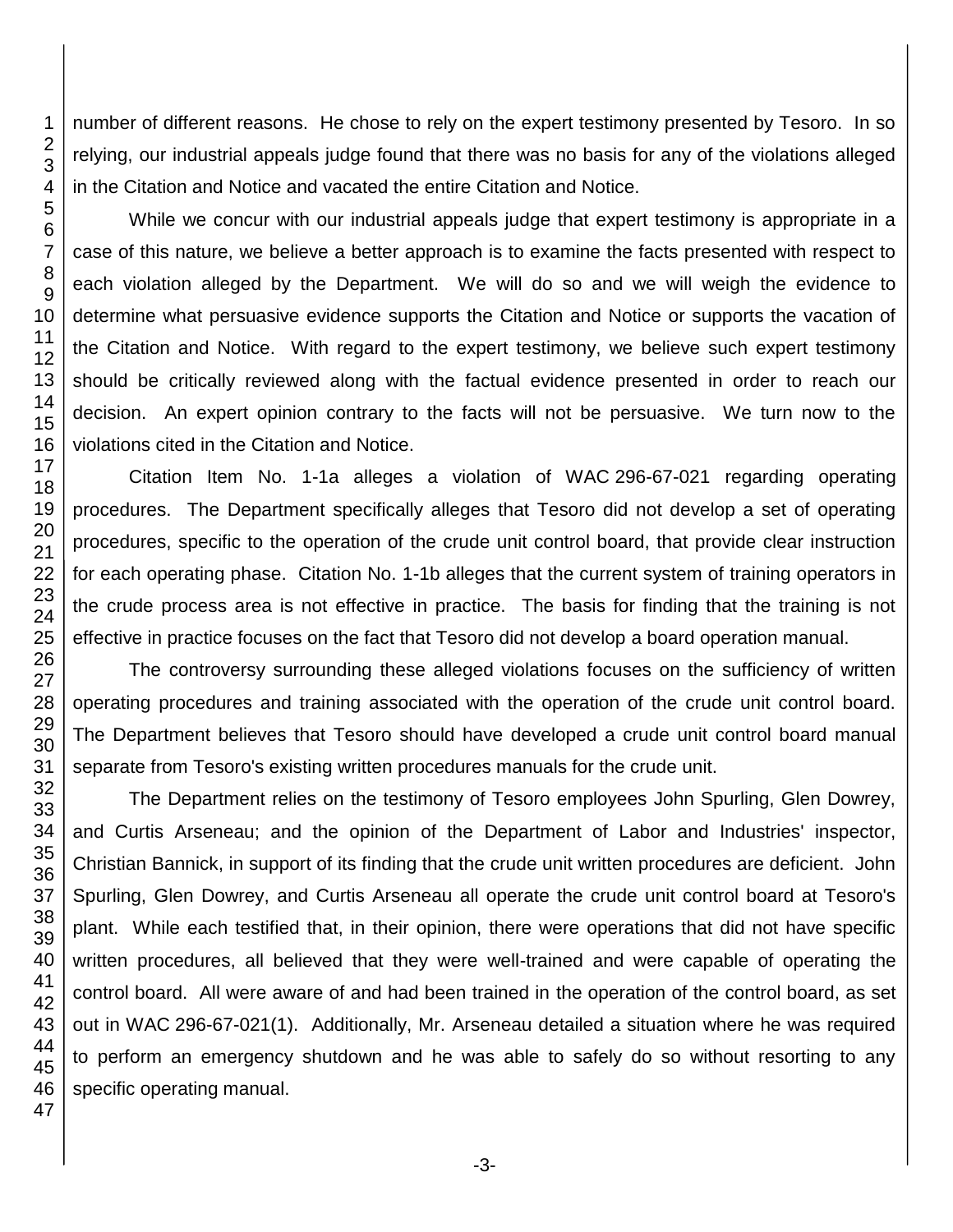The Department presented the testimony of Daniel Weir, Tesoro's process safety management coordinator. Mr. Weir testified that there were written procedures addressing each of the seven phases of operation set forth in WAC 296-67-021(1). He identified Exhibit Nos. 30 through 35 as the crude unit operating manual at the time of the Department's inspection.

The Department argues that the manuals, Exhibit Nos. 30-35, are insufficient to comply with WAC 296-67-021(1). However, the Department presented no evidence other than the statements of Tesoro employees that they believe an additional board operating manual would be helpful. These same employees testified that they were capable and competent to safely operate the crude unit control board.

 Additionally, Mr. Weir testified that a draft manual for the crude unit control board operator was considered and went through initial development stages. After initially attempting to create such a manual, a review of the manual indicated it presented more problems with implementation than expected and there was little benefit in its use. Tesoro also presented the testimony of Myron Casada and Lawrence Csengery to rebut the Department's evidence.

Mr. Casada is the director of risk services for ABS Consulting. He is ABS Consulting's principal instructor in its process safety management course. He testified that a manual for the crude board operator, as urged by the Department, is not required by WAC 296-67-021(1). Mr. Casada testified that it is not industry practice to use such a manual.

Mr. Csengery has 14 years of experience working in refinery industry safety programs. Mr. Csengery agreed with Mr. Casada that the additional manual is not required and that Exhibit Nos. 30-35 are the best operating procedures he has seen in a refinery crude unit. The Department did not offer any persuasive evidence to refute the opinions expressed by these two highly qualified experts. Our review of Exhibit Nos. 30 through 35, in conjunction with the testimony presented on this issue, persuades us that these manuals meet the requirements of WAC 296-67-021(1). Item No. 1-1a is vacated.

Citation Item No. 1-1b alleges that Tesoro's system of training was not effective in practice because Tesoro did not develop a board operation training manual. Item No. 1-1b is related to Item No. 1-1a. Since we find that Tesoro did not violate WAC 296-67-021(1) by failing to have a board operating manual, as set out in Item No. 1-1a, we also find that training on such a manual is unnecessary. We also note that the testimony of John Spurling, Glen Dowrey, and Curtis Arseneau persuades us that Tesoro's comprehensive system of training its crude board operators was effective in practice.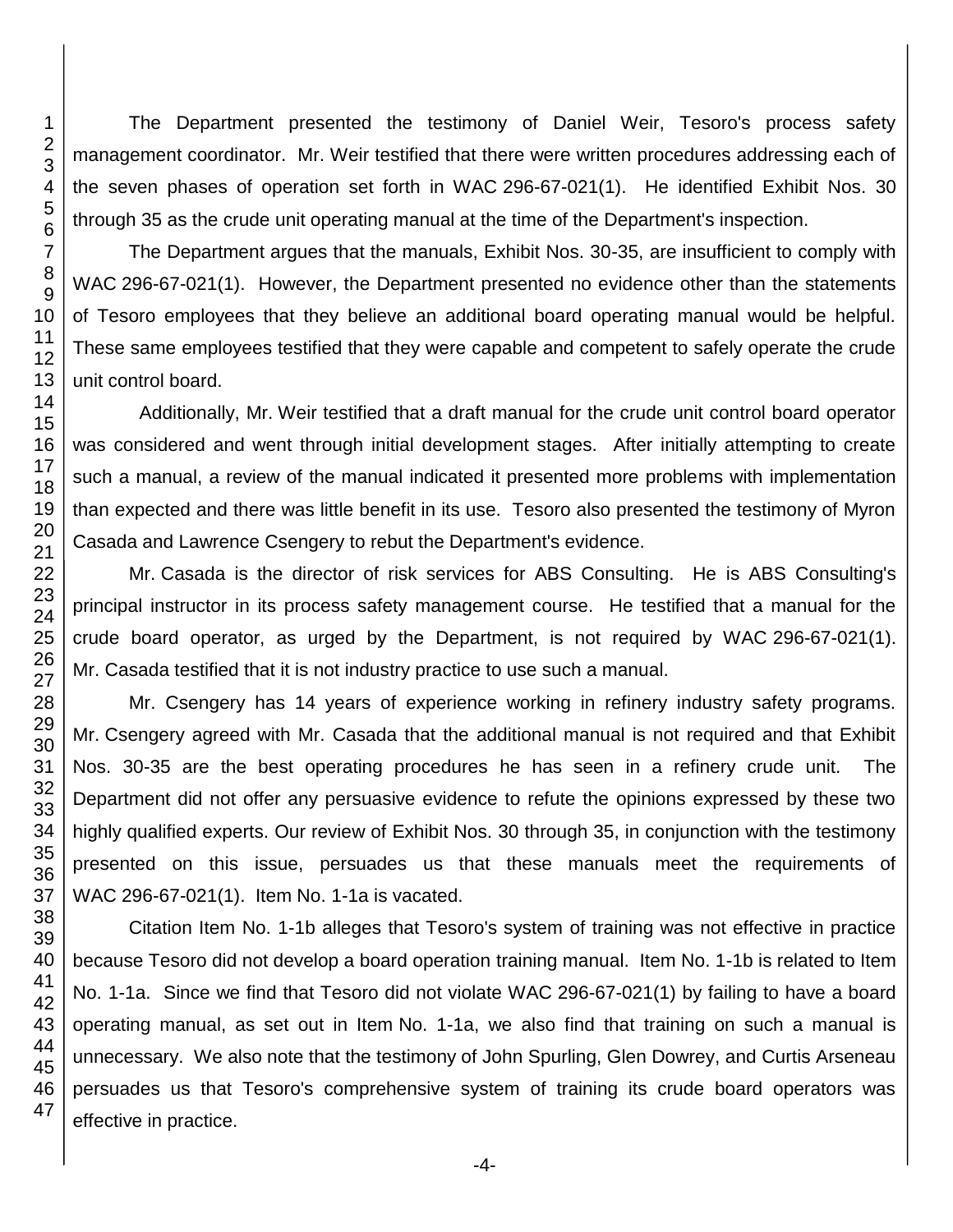Item No. 1-2 in the Citation and Notice alleges a violation of WAC 296-67-017(5) regarding tracking and documenting resolution of recommendations made by the process hazard analysis team. The Department specifically alleges that Tesoro failed to adequately document 39 recommendations made by the team following the 1999 study.

The process hazard analysis is at the heart of WAC Chapter 296-67. This analysis is designed to identify, evaluate, and control the hazards involved in the process. WAC 296-67-017(1). A process is defined as "any activity involving a highly hazardous chemical." WAC 296-67-005.

WAC 296-67-017 establishes the procedure for performing a process hazard analysis. Section 4 of this WAC establishes the members of the team performing the process hazard analysis. Section 5 requires that Tesoro, as the employer, must establish a system to address the team's recommendations. The system must: (1) ensure the recommendations are resolved in a timely manner and that the resolution is documented; (2) document what actions are to be taken; (3) complete actions as soon as possible; (4) develop a written schedule of when the actions are to be completed; and (5) communicate the actions to affected employees.

The controversy regarding this violation focuses on Tesoro's system of documenting and tracking safety items. The Department believes the system established by Tesoro is inadequate. Tesoro contends its system is effective, provides adequate documentation and tracking, and meets or exceeds industry practice as a process safety analysis.

At the heart of the controversy is the use of the process hazard risk matrix. This matrix is set out in section 3.1 at page 19 of Exhibit No. 4, entitled "Final Report Process Hazard Analysis Revalidation-Crude Unit-Vacuum Flasher-Deasphalter," dated August 1999. The risk matrix is a color-coded matrix consisting of four vertical levels relating to the likelihood of an occurrence of an event and four horizontal classifications relating to severity of consequences. Green items are either highly unlikely to occur or have a low consequence level. Red items have a high likelihood of occurring and a high consequence level and the items in blue and yellow fall in between.

In addition to Exhibit No. 4, the Department offered the opinion of Mr. Neil Mulvey. Mr. Mulvey is the owner of NPN Environmental Safety, Inc. Mr. Mulvey provides consulting associated with process safety management and risk management. The Department also presented the testimony of Glen Dowrey, a Tesoro employee and member of the process hazard analysis team, as well as the testimony of Christian Bannick, who is the lead inspector for the Department of Labor and Industries.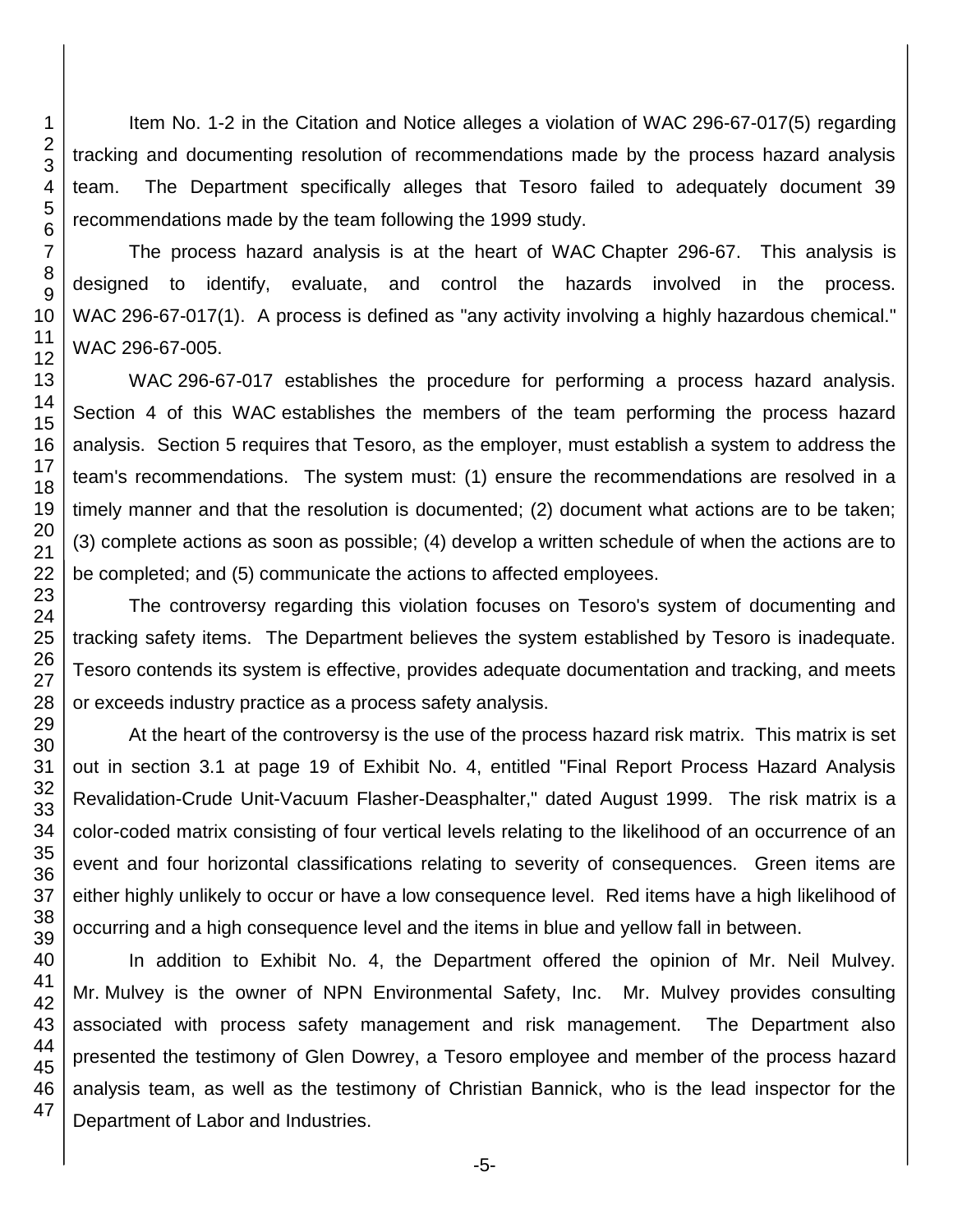Mr. Bannick reviewed information supplied by Tesoro and determined there were 39 items listed in Citation Item 1-2 that were safety items that had been identified as part of the process hazard analysis, but not properly tracked or documented by Tesoro. Mr. Dowrey testified there was no checklist created to track completion of the team's recommendations.

Tesoro believes its use of a risk matrix system, which classifies items as high, medium high, low to medium, and low, is an effective way of performing a process hazard analysis. Tesoro believes that its risk matrix system, which classifies, tracks, and resolves safety issues, meets or exceeds the requirement of WAC 296-67-017(5).

The risk matrix identifies the risk by color. Items in the low to medium range or low blue and green items, which are low items, are left to the discretion of management. These items have been determined to present little or no safety risk. Effectively, these items are not a part of the process hazard analysis because they present no significant safety risk.

Mr. Mulvey reviewed Tesoro's risk matrix system. It was his opinion that regardless of where the item appeared in the risk matrix, that WAC 296-67-017(5) required the item be tracked and its resolution documented.

Myron Casada explained the use of the risk matrix system. It is one of several systems used to assess risks in the process hazard assessment process. While some companies use the risk matrix system, it is not used by all. The low blue and green items from such a risk matrix system would not necessarily be included in the process hazard assessment since these items, by definition, do not present a significant safety risk. Mr. Casada testified that companies that use a different process hazard assessment other than the risk matrix system probably would not even identify the low risk items.

Edward Hsu is the manager of regulatory affairs for Tesoro and oversees the health and safety environmental issues at the plant. He testified that he reviewed the items specified in Citation Item No. 1-2 to determine their status. He identified five high blue items and nine yellow items on the list. All of these were being tracked in Tesoro's database. The remaining 25 items listed in the citation were either all low blue or green items. Of these, 11 were tracked. The only untracked items were the green items.

Mr. Casada's explanation of the use of a risk matrix to classify and address safety issues appears reasonable. If an item is identified in a process hazard assessment as not being a significant safety risk, it would logically follow that no action need be taken. The Department's insistence that the low risk items must be tracked is an attempt by the Department to substitute its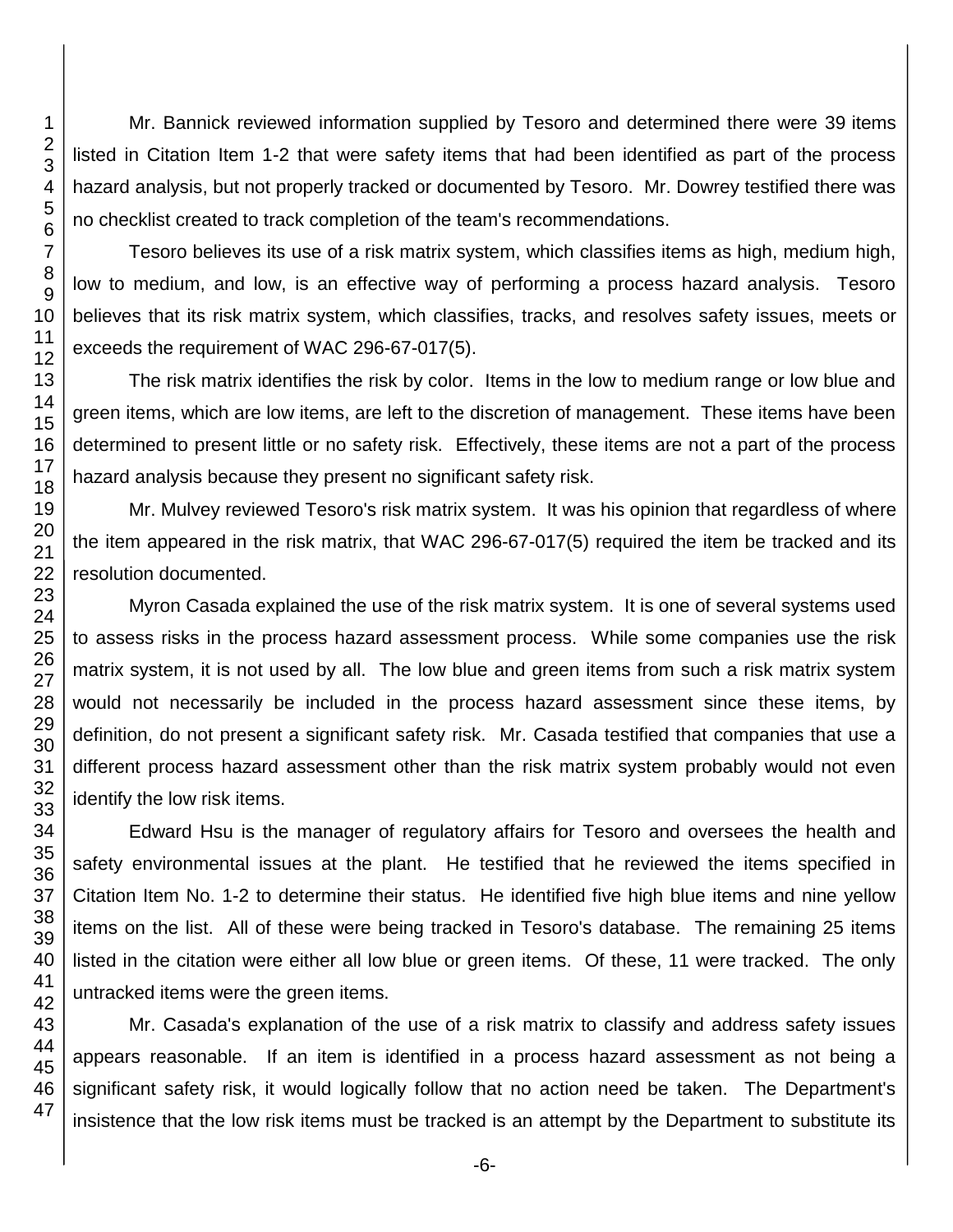judgment regarding the level of the risk and to therefore require the employer to take action that would be unnecessary. We also accept Mr. Hsu's testimony regarding Tesoro's tracking of items identified in its process hazard assessment. The Department has not rebutted this testimony. The fact that the Department does not agree with the employer's hazard assessment does not establish that the assessment was inadequate. *See Secretary of Labor v. BF Goodrich Hilton Davis, Inc.*, OSHC, 1795 (November 26, 2001). Item No. 1-2 is vacated.

Citation Item No. 1-3 alleges a violation of WAC 296-67-057(1) regarding certification of Tesoro's 1998 process safety compliance audit. While the WAC provision only addresses the certification of the audit process, the specific allegations in Item No. 1-3 are directed to other sections of WAC 296-67-057. These other sections address the effectiveness of the compliance audit.

Our industrial appeals judge found that Item No. 1-3, as cited, only alleges a failure to certify the compliance audit. We agree. WAC 296-67-057(1) only addresses the requirement that the employer certify that it has evaluated compliance with the process hazard assessment. Exhibit No. 7 is Tesoro's compliance audit certification dated March 30, 1998. Clearly, Tesoro meets the requirement set out in WAC 296-67-057(1).

The Department appears to argue that Item No. 1-3 cites Tesoro with a violation of all of WAC 296-67-057. The Department, in its Petition for Review, lists subsections 3 and 4 of WAC 296-67-057 as a part of Citation Item No. 1-3. It is clear to us that the Department wishes to include other sections of WAC 296-67-057 as within the scope of Citation Item No. 1-3. The Department could have moved to amend the citation. *ABB Power Generation, Inc.*, BIIA Dec., W469 (1994) and *Jeld-Wen of Everett*, BIIA Dec., 88 W144 (1990). We find nothing in the record to indicate that the Department made such a motion to amend. The Department chose the specific WAC section to cite the employer in Citation Item No. 1-3. The Department chose not to move to amend the citation to expand the scope of the allegations. We are not inclined to do so at this stage of the proceeding. Citation Item No. 1-3 is vacated.

Item No. 1-4 and Item No. 1-5b in the Citation and Notice alleged violations of WAC 296-67-037(2), (3). Both alleged violations addressed Tesoro's program of maintaining mechanical integrity of process equipment. Item No. 1-4 cites a violation of WAC 296-67-037(2) regarding written procedures for maintaining mechanical integrity of the process. Item No. 1-5b cites a violation of WAC 296-67-037(3) regarding training for process maintenance activity.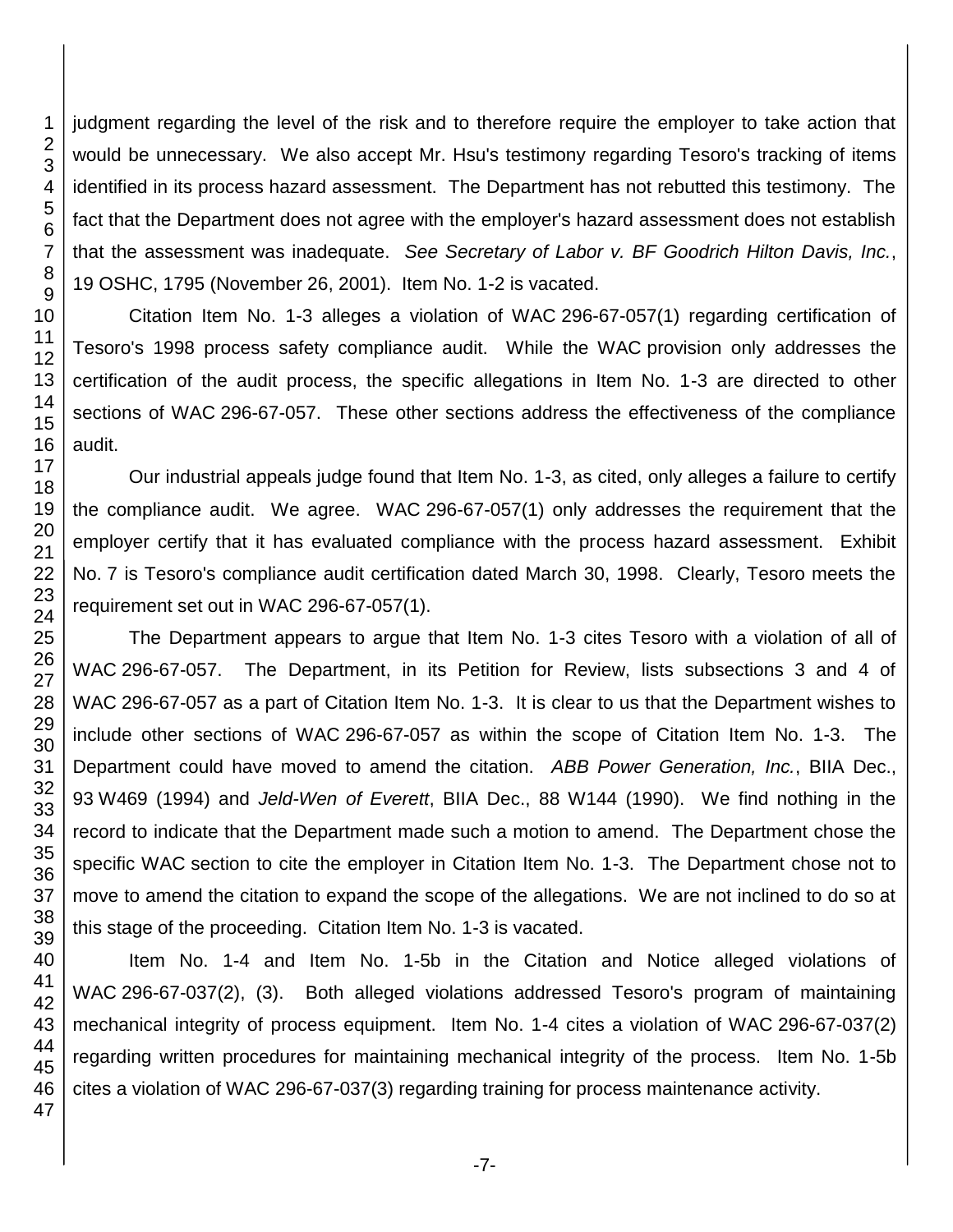In Citation Item No. 1-4, the Department specifically alleges that Tesoro has not developed and implemented written procedures for all equipment in the process. The Department alleges that Tesoro's Anacortes Corrosion Awareness and Management Program (ACAMP) had not been fully developed and implemented for the crude process area. Additionally, the Department alleges that written inspection and testing procedures have not been developed for all protection instrument systems. The Department specifically lists fifteen coded systems that fail to meet the requirements of WAC 296-67-037(2).

In support of its allegations in Item No. 1-4, the Department points to Exhibit Nos. 9, 10, and 11. Exhibit No. 9 is a ten-page Tesoro document entitled "Anacortes Corrosion Awareness and Management Program" (ACAMP). Exhibit No. 10 is a one-page Tesoro document entitled "Corrosion Review and CCD Status." Exhibit No. 11 is a 39-page Tesoro document entitled "Corrosion Control Document." The Department contends that merely reading these documents is ample proof of the violations alleged in Citation Item No. 1-4.

John Pope is employed by Tesoro as the manager of engineering and maintenance resources. He is in charge of the maintenance activities at the refinery. Mr. Pope explained Tesoro's use of the ACAMP document. ACAMP is not part of any mechanical integrity procedure. Rather, it is a high-level survey, or overview, of the corrosion prevention system at the plant.

Mr. Csengery reviewed the ACAMP document. He described it as a management system to prevent corrosion in Tesoro's process. It was his opinion that the ACAMP document was not required by WAC 296-67-037 because it operates as a management tool while the specific technical aspects of process maintenance are contained in other documents.

The evidence in this record persuades us that the ACAMP document is not a part of the mechanical integrity process required by WAC 296-67-037. The only evidence presented shows that Exhibit No. 9 operates as a management overview to assist in safety, but, as such, is not directed to specific maintenance of process equipment.

The Department also contends that Tesoro did not develop written testing procedures for all protective instrument systems, and lists 15 specific systems that lack such procedures. The citation lists the systems alphabetically "a" through "o." The Department called Steve Barnett, Tesoro's maintenance supervisor, to testify regarding the written procedures for the specific systems. Mr. Barnett testified that all of the items, "a" through "o," have written procedures, as required by WAC 296-67-037(2). Mr. Barnett wrote the procedures for these items. Although Mr. Barnett testified that some protective instrument systems lack written procedures, the Department offered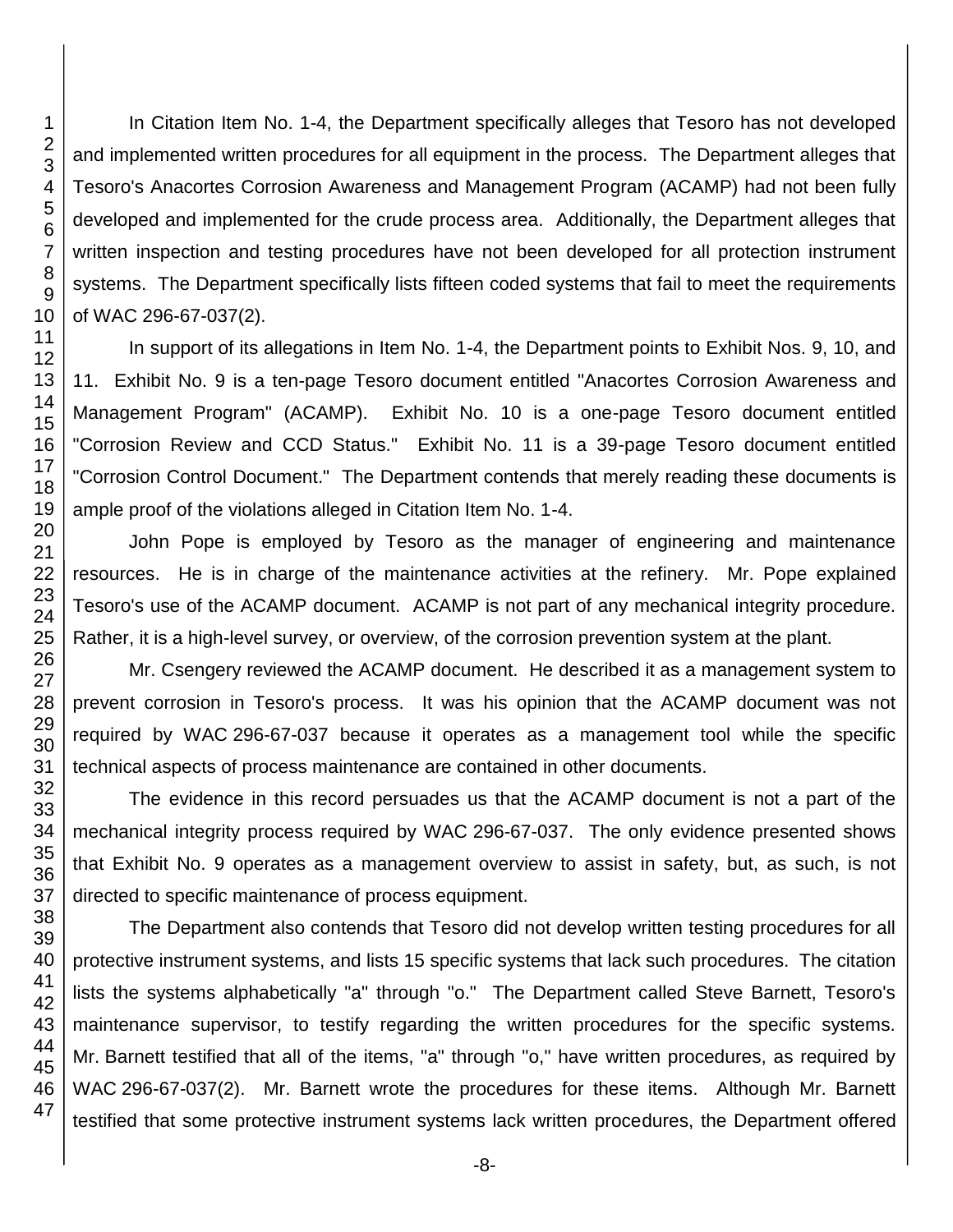no evidence as to what such protective instrument systems lacked written procedures. The mere allegation by Mr. Barnett that "some" protective instrument systems lack written procedures, is vague, overly broad, and fails, in any specificity, regarding a violation of WAC 296-67-037(2).

Mr. Csengery reviewed the procedures written by Mr. Barnett for items "a" through "o." It was Mr. Csengery's opinion that the written procedures offered by Tesoro met the requirements of WAC 296-67-037(2).

Mr. Mulvey, testifying on behalf of the Department, offered his opinion that Tesoro's mechanical integrity program did not meet the requirements of WAC 296-67-037(3). However, Mr. Mulvey readily admitted that he had reviewed very little of the documentation regarding the program and was not completely familiar with the systems listed "a-o" in Citation Item No. 1-4. We are not persuaded by Mr. Mulvey's opinion. It is not based on the facts in this record. The Department has failed to offer any persuasive evidence that Tesoro violated the provisions as alleged in Item No. 1-4. Item No. 1-4 is vacated.

Citation Item No. 1-5b alleges a violation of WAC 296-67-037(3) regarding training for process maintenance activities. The Department specifically alleges that Tesoro's maintenance job qualification book, used for training maintenance employees, does not include all equipment and systems maintained by maintenance employees. In support of the violation, the Department points to the testimony of Tesoro employee, Craig Emery.

Mr. Emery has been a mechanic for Tesoro for seventeen years. Mr. Emery maintains approximately forty analyzers. Mr. Emery testified that two analyzers were installed without adequate training or notification in his work area. Mr. Emery referred to two pieces of equipment, one he described as an  $O_2$  analyzer, which relates to the efficiency of the furnace operation. The other piece of equipment he described as the conductivity analyzer for the jet treater. He testified that he did not understand the application of the jet treater analyzer. Additionally, he did not know if either piece of equipment was related to the process hazard analysis.

Arthur Spanski is a skilled group supervisor for Tesoro. As such, he supervises Craig Emery and other employees in the analyzer group. Mr. Spanski detailed the training program for those he supervises. This includes initial training and sending newer workers out with more skilled workers. It is his opinion that Mr. Emery, and others in his group, were always properly trained on the equipment they serviced.

There is very little substantive evidence in this record regarding the specific allegations in Item No. 1-5b. Mr. Emery is uncertain whether the two pieces of equipment he referred to are even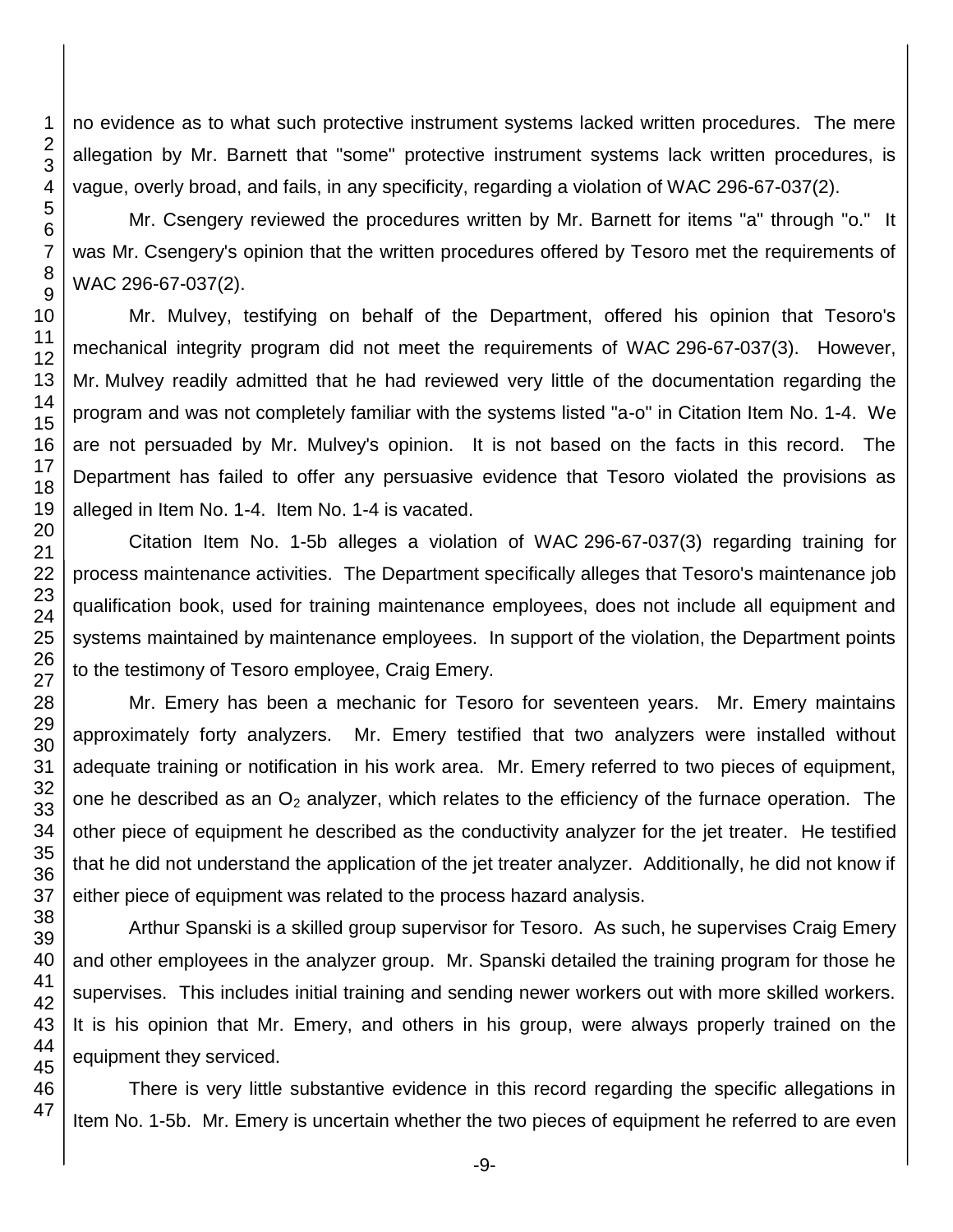covered under the process hazard analysis. Mr. Spanski testified that every technician, including Mr. Emery, is properly trained. The Department, in its Petition for Review, points to the testimony of Mr. Casada, an expert called by Tesoro, regarding Item No. 1-5b. The Department asserts, in the Petition for Review, that, "Tellingly, Mr. Casada had no criticism of citation Item 1-5b." 10/4/02 Tr. at page 114, line 24, through page 115, line 2. We disagree with the Department's interpretation of Mr. Casada's statement. Mr. Casada, when asked if he had an opinion regarding Item No. 5b of Citation 1, responded, "There was not enough information, and there's not been anything that's been presented that gives me the right or the wherewithal to make a comment." Mr. Casada simply stated what is clear from our reading of this record. There is little evidence regarding Item No. 1-5b. Clearly, Mr. Emery's testimony is insufficient to find that Tesoro violated WAC 296-67-037(3). He does not understand the function of the analyzers for the jet treater, and he lacks knowledge regarding whether either piece of equipment is even covered under the process hazard analysis. Item No. 1-5b is vacated.

Citation Item No. 1-5a alleges a violation of 296-67-045(3), relating to management of change. The Department specifically alleges that Tesoro failed to effectively train maintenance employees regarding changes made in process equipment. Item No. 1-5a is based on substantially the same evidence as Item No. 1-5b. Our analysis of the evidence leads us to the same conclusion we reached regarding Item No. 1-5b. That is, there is no substantial evidence to support the allegation in Item No. 1-5a. Mr. Spanski's detailed testimony regarding the maintenance employees' training is not rebutted by the Department's case. Again, Mr. Emery's testimony is unconvincing, as is the testimony of Raymond Ohlsen, a Tesoro technician called by the Department in support of alleged violation 1-5a. Item 1-5a is vacated.

Citation Item No. 1-6 alleges a violation of WAC 296-67-029(2)(d), regarding contractors performing work in a covered process area. The Department specifically alleges that Tesoro's system of controlling the entrance, presence, and exit of contract workers does not accurately account for the workers' entry and exit into covered process areas.

The Department allegation focuses on two areas of non-compliance. First, the Department makes a distinction between "facility" and "process." The Department contends that Tesoro's system may control access to the facility, but not the covered processes. Secondly, the Department argues that the system Tesoro uses to control contractor access fails to account for all contract workers in covered process areas.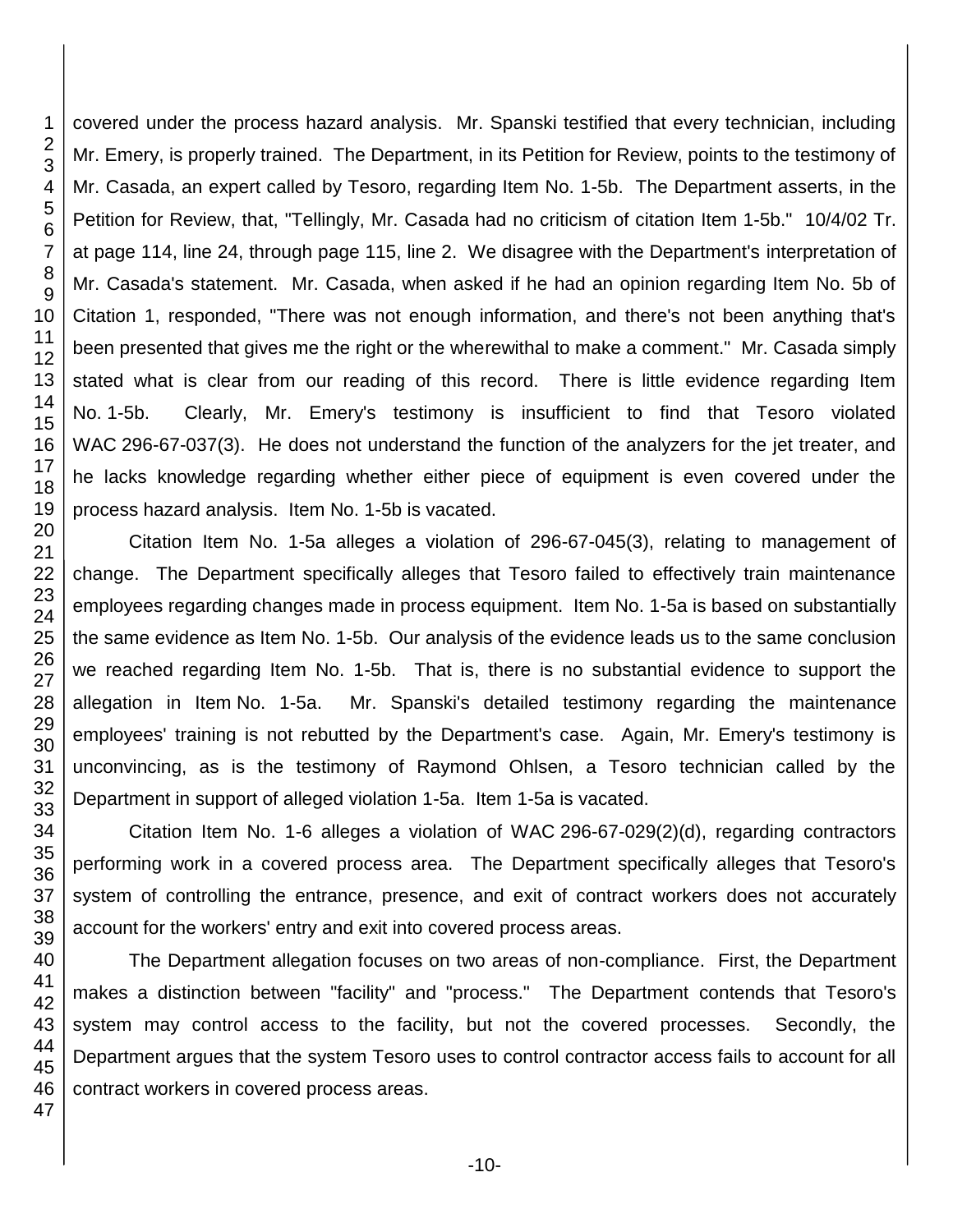The Department offered the testimony of Mr. Mulvey that Tesoro's system of accounting for contractors on the premises failed to meet the requirements set out in WAC 296-67-029(2)(d) by not making a distinction between access to the "facility" and access to a covered "process" within the facility. The Department points to the distinction in WAC 296-67-005, between the definition of "facility" and the definition of "process" in support of its belief that Tesoro is not properly maintaining control of contractor access.

We do not read the definition of "facility" and "process" the same as the Department. Clearly, a "facility," as defined in WAC 296-67-005, refers to a place. A place is either a building, container, or equipment that contains a "process." A "process," as defined by WAC 296-67-005, is an activity. Since the process or activity is within the facility, it is reasonable to assume that controlled access to the facility is controlled access to the activity or process contained within the facility. In the record before us, we find it sufficient to meet the requirements of WAC 296-67-029(2)(d) if Tesoro controls access to the "facility." There is nothing in the record to indicate that this level of control is insufficient to control access to the "process" within the facilities.

The Department primarily relies on the statements of three Tesoro employees—Roel Pedroza, Curtis Arseneau, and Bill Moore—in support of this violation. Each testified that at times contract employees would not check in and the presence of the contract employees was difficult to track. They also stated that the number of contract workers on site often would not be known.

Tesoro presented the testimony of Dennis Rehkop in support of its position that it had adequate contractor access control. Mr. Rehkop explained the system, which involves a computer swipe card that keeps track of individuals entering and leaving the facilities. Additionally, Mr. Rehkop explained that a safe work permit is required for certain areas. It is Tesoro's position that the swipe card and the safe work permits are sufficient to meet the requirements of contractor entrance, presence, and exit control.

We are not persuaded by the testimony of the three Tesoro employees regarding this issue. The fact that these three employees did not have the knowledge associated with the contractor access and accountability is not persuasive evidence that Tesoro's program of controlling contractor access was insufficient. Their testimony lacks any specificity about the date or time of the occurrences. In summary, we find that the system in place to control contractor access at Tesoro's Anacortes refinery meets the requirements of WAC 296-67-029(2)(d). Citation Item No. 1-6 is vacated.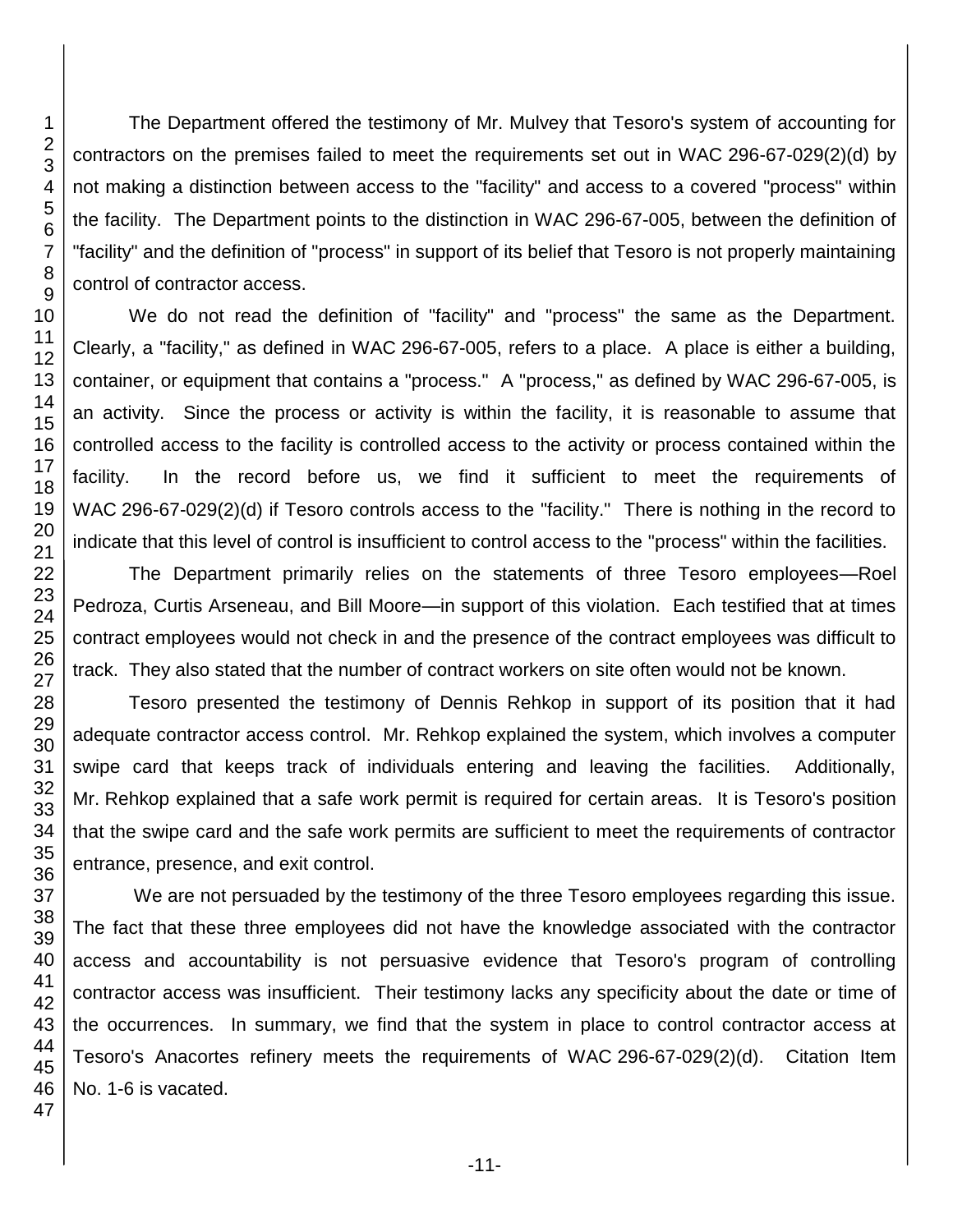Citation Item No. 1-7 alleges a violation of WAC 296-67-053, regarding emergency planning and response. The Department specifically alleges that Tesoro's emergency response plan does not accurately describe the roles and responsibilities of plant personnel who are expected to respond to uncontrolled chemical releases.

WAC 296-67-053, in effect at the time of the inspection and issuance of the Citation and Notice, requires an emergency response plan to be developed under WAC 296-24-567. WAC 296-24-567 sets out the requirements of an emergency response plan. Additionally, WAC 296-67-053 indicates that employers **may** be subject to the emergency response provisions in WAC 296-62, Part P. Part P of WAC 296-62 is entitled "Hazardous Waste Operations and Treatment, Storage, and Disposal Facilities."

The Department's focus in Item No. 1-7 is on Tesoro's failure to comply with WAC 296-62-1013(2) and WAC 296-62-41021. These WAC sections are found in Part R of WAC 296-62-410. Part R is entitled "Emergency Response to Hazardous Substance Release." WAC 296-62-41013 sets forth the elements of an emergency response plan. WAC 296-62-41021 sets forth the training required before participation in the emergency response. It is unclear to us why the Department refers to WAC sections contained in Part R of WAC 296-62 as constituting a violation of WAC 296-67-053, as alleged in the Citation and Notice. We can find no connection. The Department has alleged a violation of WAC 296-67-053, in effect at the time of the inspection and issuance of the Citation and Notice. This only requires Tesoro to establish and implement an emergency action plan in accordance with the provisions of WAC 296-24-567.

In its Petition for Review, the Department quotes the provisions of WAC 296-67-053, effective September 1, 2001. This version of WAC 296-67-053 does not apply to the Citation and Notice issued on August 15, 2001. The difference between the version of WAC 296-67-053 in effect at the time of the Citation and Notice and the version referred to by the Department in its Petition for Review is contained in the last sentence of each version. As previously indicated, the version in effect at the time of the issuance of the Citation and Notice indicates that the employer **may** be subject to WAC 296-62, Part P. As we previously indicated, there is nothing in this record to establish that Tesoro is subject to Part P of WAC 296-62 and the Department did not cite Tesoro for a violation of any provision relating to Part P.

The Department urges the application of the version of WAC 296-67-053, effective September 1, 2001. The last sentence of this version of the WAC provides that the employer **may**  be subject to the provisions of WAC 296-800-170. This section is entitled, "Employer Chemical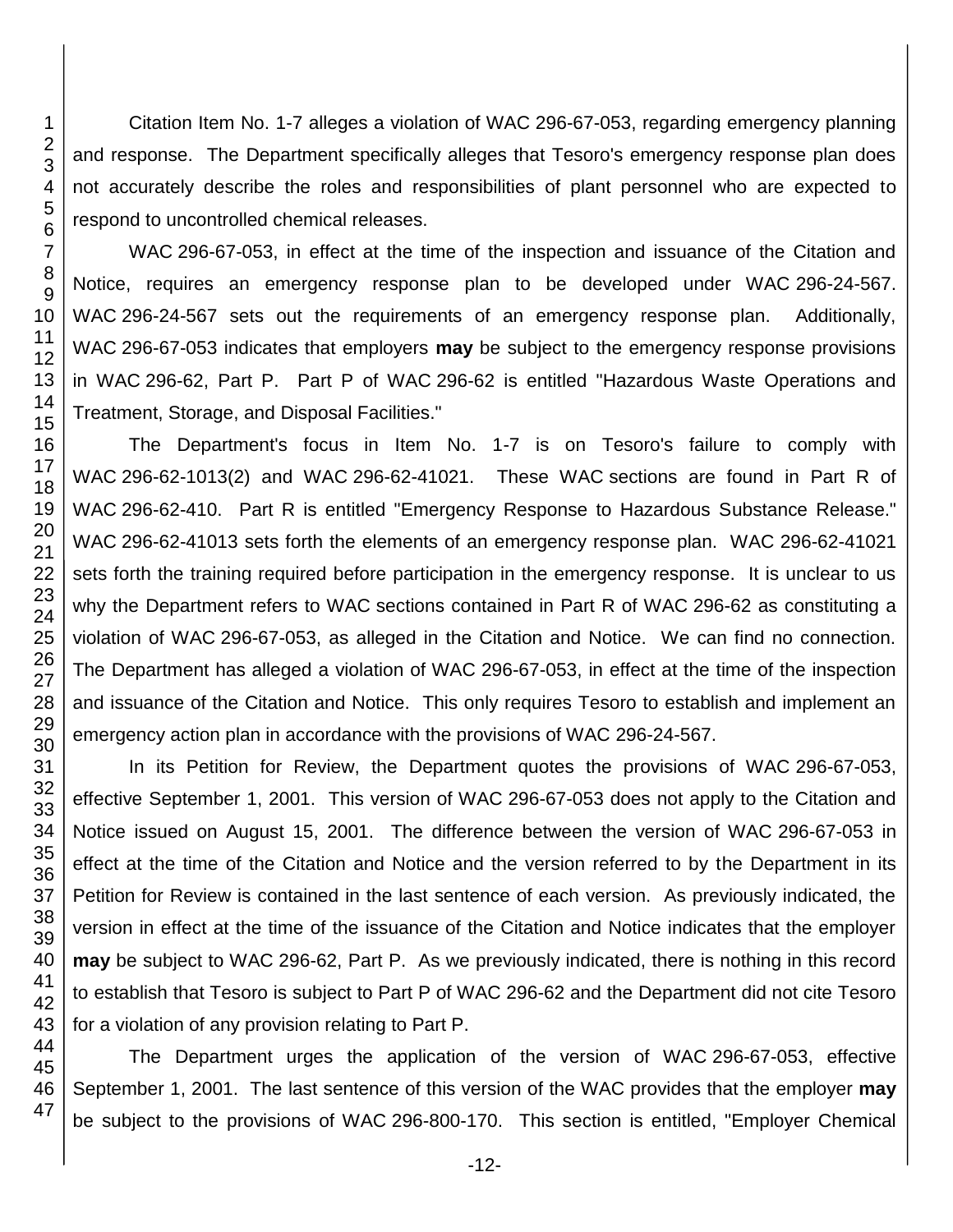Hazard Communication--Introduction." The Department has not alleged a specific violation of WAC 296-800-170.

It appears that the Department is attempting to establish a violation of WAC 296-67-053 by offering evidence of violation of other WAC provisions. Evidence that Tesoro may have violated provisions of WAC 296-62-41013(2) and WAC 296-62-41021 will not establish a violation of WAC 296-67-053. The Department has offered no evidence in support of Item No. 1-7. Item No. 1-7 is vacated.

Citation Item No. 2-1 alleges a violation of WAC 296-67-013 relating to process safety information. The Department specifically alleges that Tesoro's documents pertaining to process safety information, Safety Regulation 61, must be modified to accurately reflect current tracking systems and process safety documents. The Department further alleges that current documents make reference to process safety information that is inaccurate or no longer applicable.

The Department relies on Exhibit No. 6, Tesoro's Safety Regulation 61, and the opinion of Neil Mulvey to establish the violation alleged in Item No. 2-1. Mr. Mulvey was asked to assume that some of the information in Exhibit No. 6 was inaccurate. Based on that assumption, Mr. Mulvey stated that to the extent this document (Exhibit No. 6) was a part of Tesoro's overall process safety management program, that not maintaining the document in an up-to-date fashion would mean that Tesoro was not complying with the process safety information requirements of WAC 296-67-013. In its Petition for Review, the Department asserts that it is undisputed that Exhibit No. 6 is Tesoro's core process safety information reference document, which serves as an index for refinery policies and procedures.

Tesoro presented the opinion of Mr. Csengery regarding Exhibit No. 6. Mr. Csengery reviewed Exhibit No. 6 and stated that it did not contain process safety information. He described Exhibit No. 6 as a template designed to help locate the process safety information required by WAC 296-67-013.

We have reviewed Exhibit No. 6 in detail. We agree with Mr. Csengery that Exhibit No. 6 can best be described as an index to process safety information at the Tesoro plant. WAC 296-67-013 notes that material safety data sheets may be used to comply with the requirements contained within that WAC section. Exhibit No. 6 contains several references to material safety data sheets (MSDS), which address specific processes and notes their location within the Tesoro plant. It is these MSDS documents and other information that is required by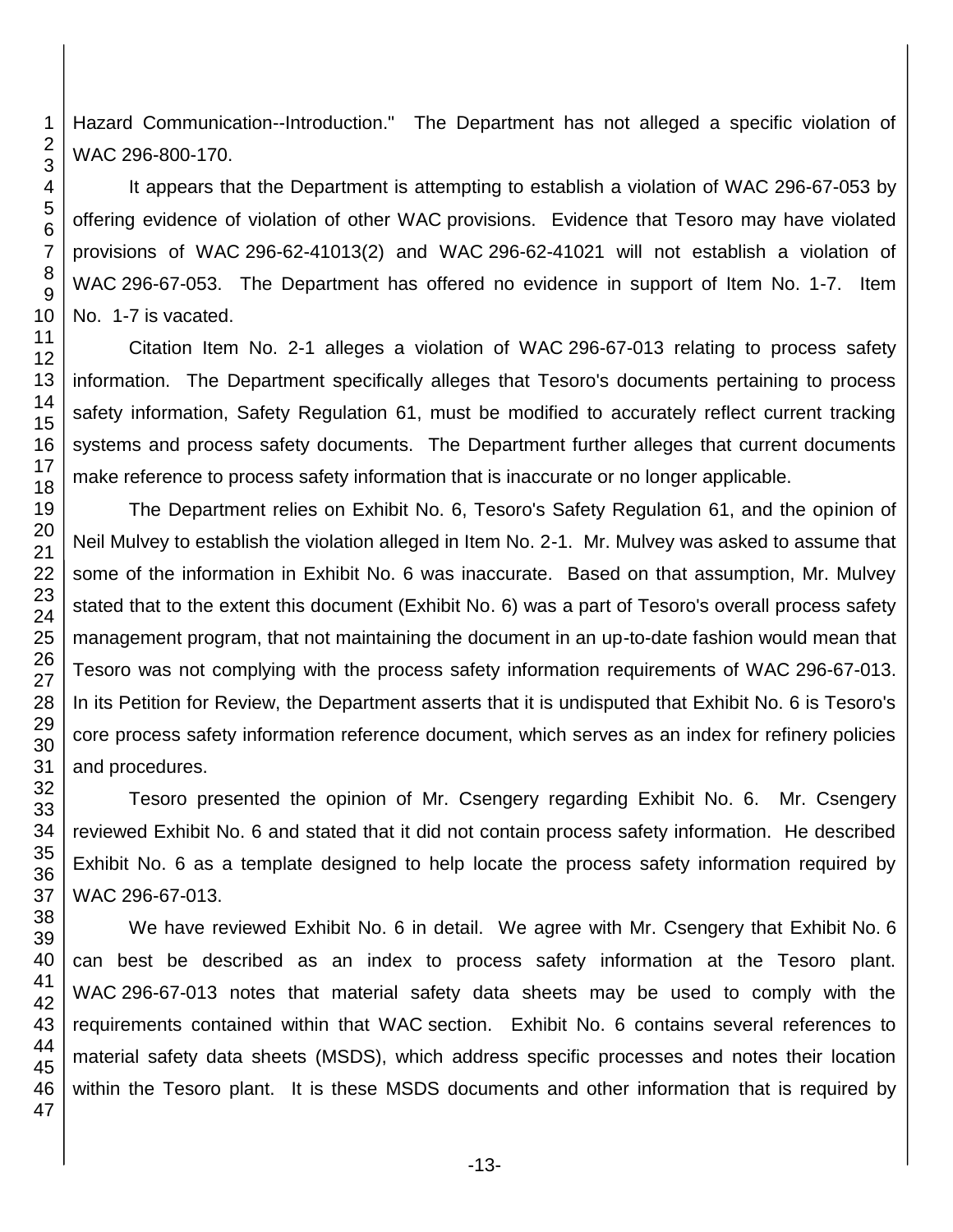WAC 296-67-013. Exhibit No. 6 is not the compilation of process safety information contemplated by WAC 296-67-013.

The Department has offered no evidence that Tesoro failed to compile the process safety information required by WAC 296-67-013. Mr. Mulvey's opinion regarding the completeness of Exhibit No. 6 is of no value in determining whether Tesoro meets the requirements of WAC 296-67-013. Mr. Mulvey's opinion is based on an assumption that is unsupported by the facts in this record. Additionally, Mr. Mulvey readily admitted that he had not reviewed the entire Department inspection file. Citation Item No. 2-1 is vacated.

Citation Item No. 2-2 alleges a violation of WAC 296-62-07111 relating to the written respiratory protection program. The Department specifically alleges that Tesoro's written respiratory protection program must include identification of the primary licensed healthcare provider, describe the confidentiality requirements, and identify the policy regarding the frequency of the follow-up evaluation. The program must describe the fit test procedures used, the frequency of the fit test, and how Tesoro will certify grade 'D' air is provided to all supplied air respirator devices.

The Department contends that Exhibit No. 24 is Tesoro's written respiratory program. The information that the Department has alleged is missing from the written respiratory program is not contained in Exhibit No. 24. However, Tesoro offered Exhibit Nos. 75 through 78, which were admitted into evidence. Exhibit Nos. 75 through 78 contain the specific information that the Department alleges is missing from the Tesoro written respiratory program. Exhibit No. 75 is Tesoro's respiratory medical evaluation questionnaire. Exhibit No. 76 is Tesoro's annual respiratory medical questionnaire. On this document is the notice that any respiratory questionnaire that is completed by an employee must be filled out and sent in a confidential envelope to the medical department, where it will be reviewed. Exhibit No. 77 is a notice regarding the respiratory questionnaire. This notice provides that the questionnaire needs to be completed and returned in a confidential envelope to Diane Wilson in the medical department. The notice also indicates that Diane Wilson is the healthcare professional who will be reviewing the questionnaire. Exhibit No. 78 is the certificate of analysis of breathing air Type I – Grade 'D'. Our review of these exhibits persuades us that Tesoro has met the requirements as set forth in WAC 296-62-07111.

In the Petition for Review, counsel for the Department urges us not to consider Exhibit Nos. 75 through 78. We, of course, must evaluate all of the evidence that is received into this record to determine whether the Department has established a violation of the WAC provisions that

47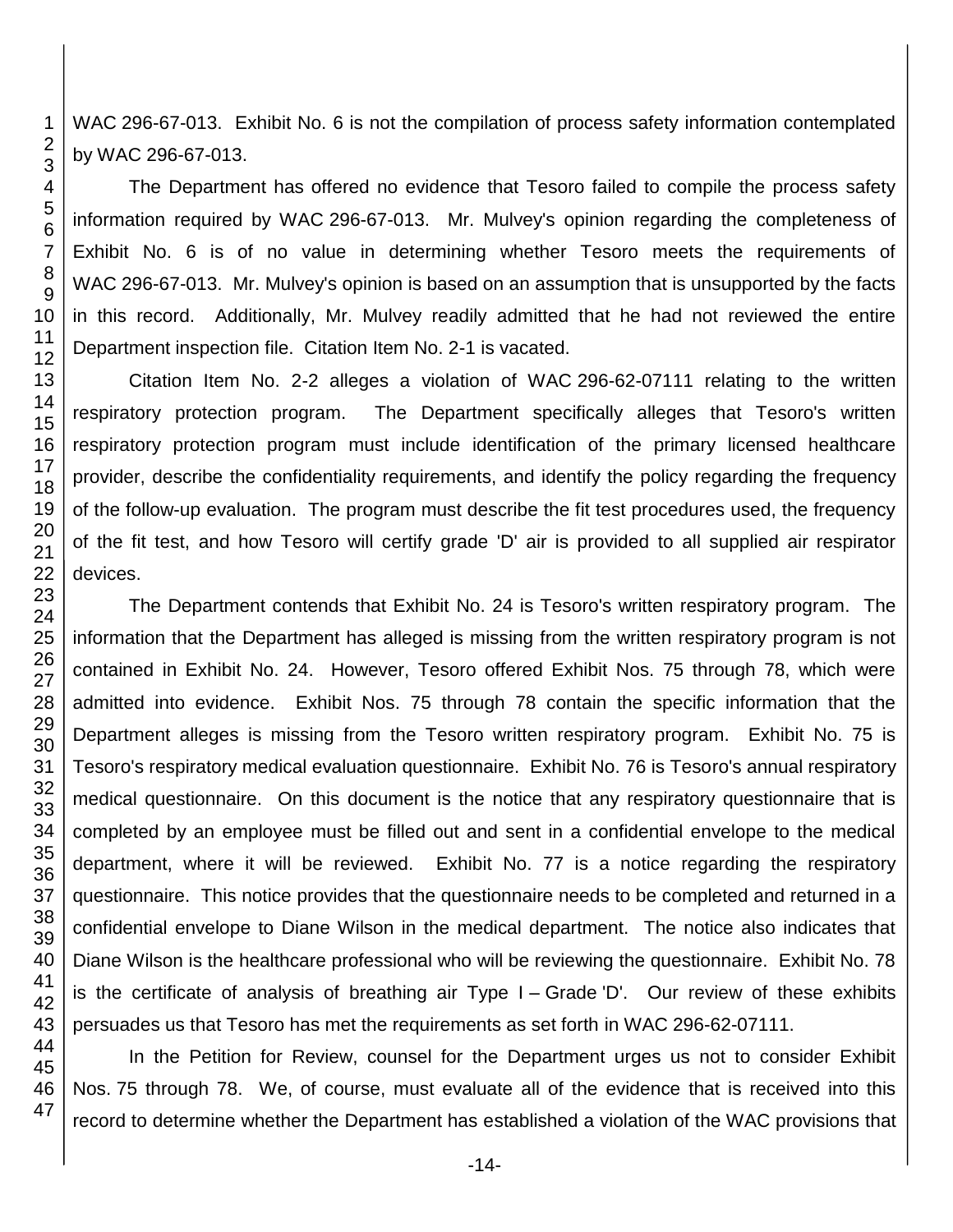it has cited, not just the evidence favorable to the Department. We cannot ignore evidence presented in this record. Item No. 2-2 is vacated.

### **FINDINGS OF FACT**

1. Between February and May of 2001, the Department of Labor and Industries inspectors conducted an inspection of the premises of Tesoro West Coast Company, in Anacortes, Washington.

On February 12, 2001, the Department of Labor and Industries issued an inspection report concerning the Tesoro Refinery Inspection. A closing conference was held on May 24, 2001.

On August 15, 2001, the Department of Labor and Industries issued a Citation and Notice No. 304113939, in which it alleged that the employer committed serious violations of the following Washington Administrative Code regulations:

Item No. 1-1a WAC 296-67-021(1)(a), with a proposed penalty of \$500.

Item No. 1-1b WAC 296-67-025(1)(a), with no additional penalty.

Item No. 1-2 WAC 296-67-017(5), with a proposed penalty of \$500.

Item No. 1-3 WAC 296-67-057(1), with a proposed penalty of \$500.

Item No. 1-4 WAC 296-67-037(2), with a proposed penalty of \$500.

Item No. 1-5a WAC 296-67-045(3), with a proposed penalty of \$500.

Item No. 1-5b WAC 296-67-037(3), with no additional penalty.

Item No. 1-6 WAC 296-67-029 $(2)(d)$ , with a proposed penalty of \$500.

Item No. 1-7 WAC 296-67-053, with a proposed penalty of \$500.

And committed general violations of the following regulations:

Item No. 2-1 WAC 296-67-013, with no proposed penalty.

Item No. 2-2 WAC 296-62-07111, with no proposed penalty.

The total penalty assessed was \$3,500.

On September 7, 2001, the employer filed a Notice of Appeal with the Department of Labor and Industries from the Citation and Notice No. 304113939, issued on August 15, 2001.

On September 25, 2001, the Department issued a Notice declining to reassume jurisdiction of this matter.

On October 3, 2001, the Department of Labor and Industries forwarded the appeal to the Board of Industrial Insurance Appeals as a direct appeal.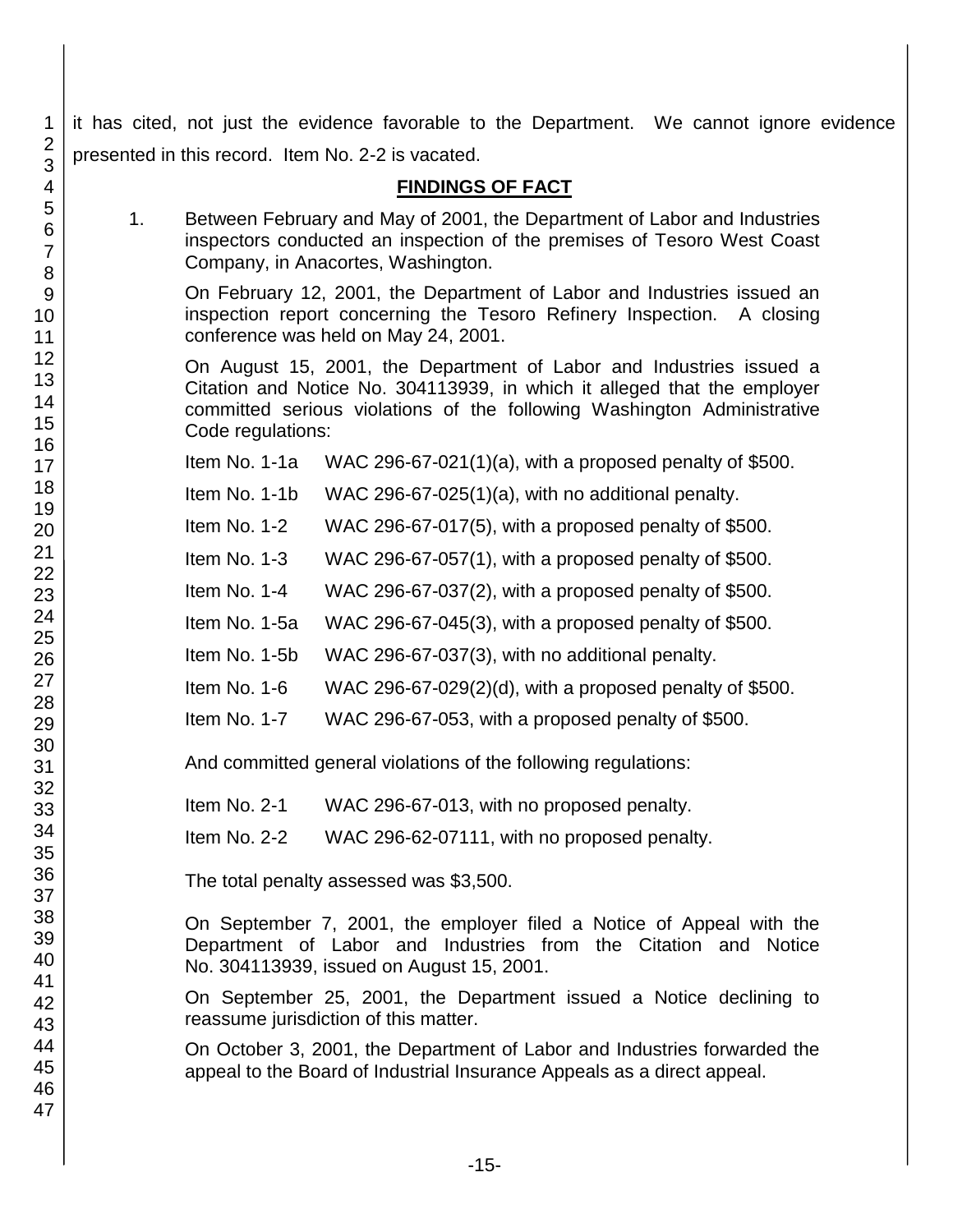On October 3, 2001, counsel for the employer filed a Notice of Appeal with the Board of Industrial Insurance Appeals from the August 15, 2001 Citation and Notice No. 304113939.

On October 4, 2001, the Board of Industrial Insurance Appeals issued a Notice that an appeal was filed in this matter, and assigned Docket No. 01 W0964.

- 2. Tesoro West Coast Company operates a refinery in Anacortes, Washington. Its basic function is to refine crude petroleum into various useable forms of oil-based products, including diesel fuel, gasoline, and propane.
- 3. In 1994 and 1998, Shell Oil Co., Tesoro's predecessor, conducted process hazard analyses (PHAs) as mandated by WAC 296-67.
- 4. In 1998, when Tesoro Oil purchased the refinery from Shell Oil Co., it also inherited process safety management responsibilities referred to in the PHAs of Shell Oil Co. in 1994 and 1998.
- 5. Item No. 1-1a: Tesoro has written operating procedures addressing all of the elements required by WAC 296-67-021. The written operating procedures provide clear instructions for safely conducting activities in each covered process consistent with the process safety information. Neither WAC 296-67-021 nor the process safety information requires the development or implementation of a crude unit control board manual.
- 6. Item No. 1-1b: Tesoro's system of training operators in the crude process area complies with the requirements of WAC 296-67-025(1) in that the operators are trained in an overview of the process and in the operating procedures specified in WAC 296-67-021. Neither WAC 296-67-025 nor Tesoro's process safety information require the development or implementation of a board operation manual for training purposes. Tesoro's system of training operators in the crude processing area is effective in practice.
- 7. Item No. 1-2: Tesoro has established a system to properly address the process hazard analysis findings and recommendations. This system utilizes a risk matrix system to classify safety items as high, medium high, low to medium, and low. The low to medium and low items do not present significant safety risks and are not required to be addressed or tracked as a part of the process safety hazard analysis.
- 8. The 39 items listed by the Department in Citation Item 1-2 included 14 green items that were not required to be tracked as part of the process hazard analysis. All other items identified by the Department in Citation Item 1-2 were tracked and their resolution was documented.
- 9. Item No. 1-3:Tesoro certified that it had evaluated compliance with the provisions of WAC 296-67-057. The certification was done at least every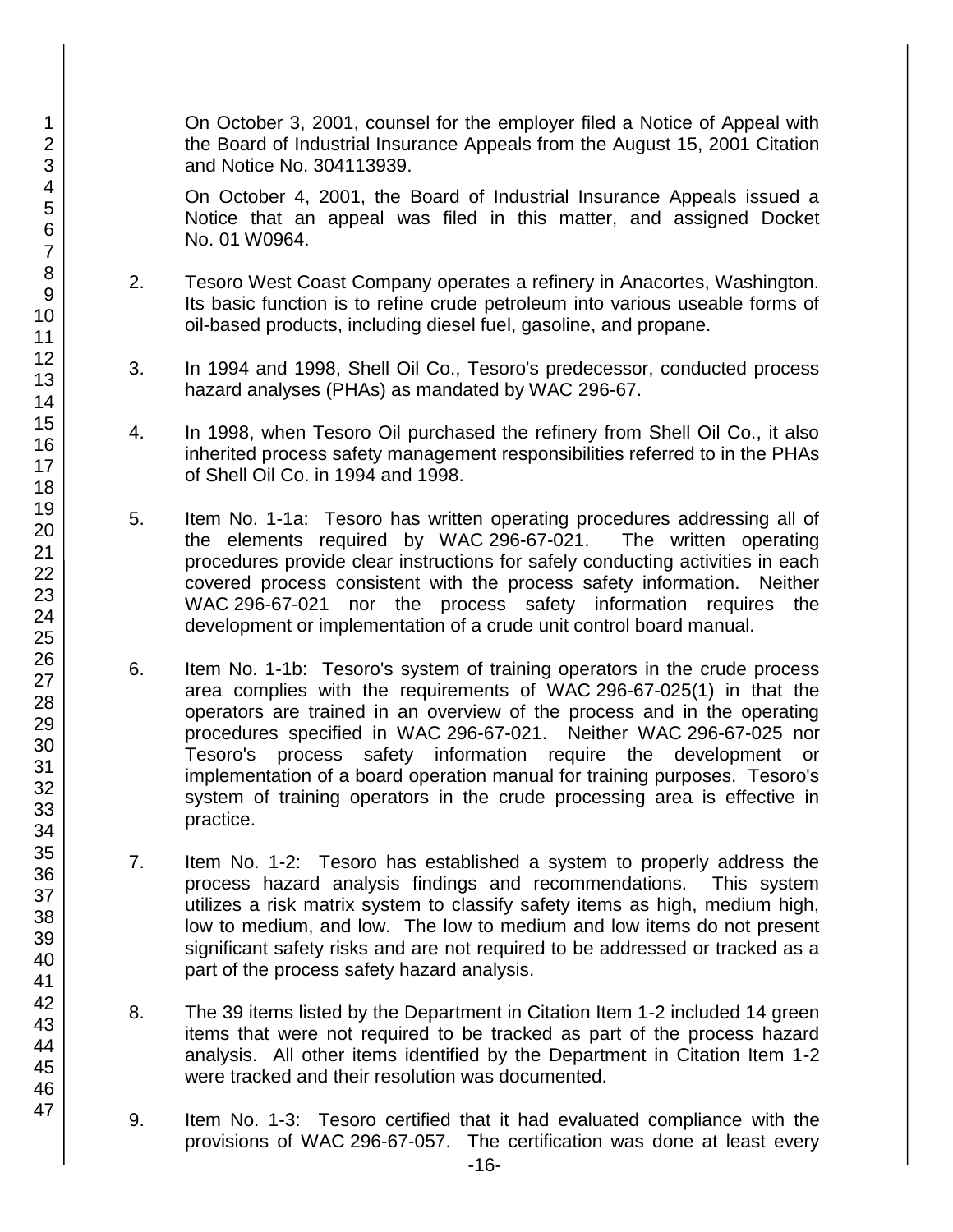three years. The certification verified that the procedures and practices developed under the process safety management standard are adequate and being followed (Exhibit No. 7).

10. Item No. 1-4:Tesoro's Anacortes Corrosion Awareness and Management Program (ACAMP) is a program used by management at Tesoro's refinery to allow an overview of the corrosion prevention system at the refinery.

Tesoro's ACAMP document is not a written procedure to maintain the ongoing integrity of process equipment as required by WAC 296-67-037(2).

Tesoro developed written inspection and testing procedures for all of the protective systems tested in Citation Item 1-4. There is no evidence that any specific protective instrument system at Tesoro's refinery lacks written procedures.

- 11. Item Nos. 1-5a and 1-5b:Tesoro has developed a comprehensive training program for employees involved in operating a process and performing maintenance. Maintenance employees have been trained regarding changes to process equipment as required by WAC 296-67-045(3) and WAC 296-67-037(3).
- 12. Item No. 1-6:Tesoro has implemented a computer tracking system to accurately account for the entrance, presence, and exit of contract workers in a covered process area. Tesoro's system uses a computer swipe card as well as a safety permit system. Tesoro's system controls access to the facility containing the covered process. By controlling access to the facility, Tesoro controls access to covered process areas. Tesoro's system to control contract employees meets the requirements of WAC 296-67-029(2)(d).
- 13. Item No. 1-7:The Department has failed to offer evidence that Tesoro's emergency action plan, required by WAC 296-24-567, is inadequate.
- 14. Item No. 2-1:Tesoro's Safety Regulation 61 can best be described as an index to process safety information at Tesoro's plant. Safety Regulation 61 does not contain process safety information. The Department has failed to establish that Tesoro failed to compile process safety information as required by WAC 296-67-013.
- 15. Item No. 2-2:Tesoro's written respiratory protection program includes all of the requirements set out in WAC 296-62-07111 (Exhibit Nos. 24, 75, 76, 77, and 78). Tesoro's written respiratory protection program identifies the primary licensed healthcare provider, describes the confidentiality requirements, and identifies the policy regarding frequency of follow-up evaluations. The program describes the fit testing procedures and their frequency. The program describes the certification of grade 'D' air to all supplied air respiratory devices.